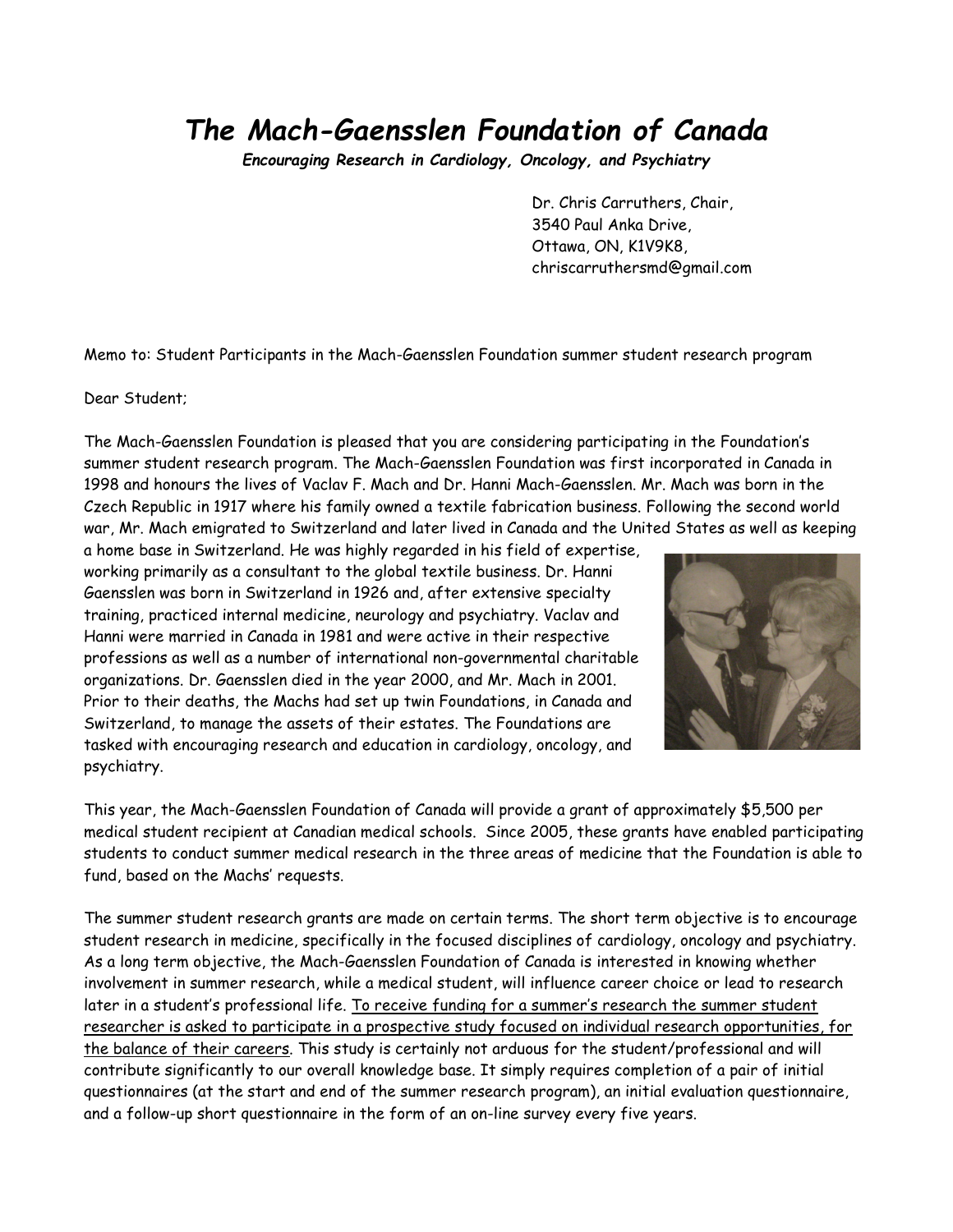The Mach-Gaensslen Foundation requires that research carried out as a result of the funding meets the ethical requirements of the University's ethical policies/guidelines.

Included with this letter are:

- Student Agreement to be completed and submitted to the Foundation via your university faculty prior to receiving the grant;
- Pre-research questionnaire to be completed and submitted with the student agreement, prior to receiving the grant;
- Post-research questionnaire to be completed and submitted with your research abstract/report at the end of the summer research period (by October 30);
- Research Report a form to describe the study findings; to be completed at the end of your summer research program; along with a one-page Abstract (by October 30);
- **Program Evaluation Questionnaire (by October 30);**
- Consent for Online Posting of Grant Recipient's name and title of research, name of the faculty advisor, name of university and year of research on the Mach Gaensslen website – also to be completed and returned at the end of the research period (by October 30); Abstracts and grant recipient contact information will not be posted.
- Also attached is the questionnaire, for your information only, that is to be completed approximately every five years. Please do not fill in and submit this form at this time. The first questionnaire will be sent to you in the form of an on-line survey five years after completion of the summer research.

All grant forms are also available on the Foundation's website: [http://mach-gaensslen.ca/our-granting-process/application-f](http://www.mach-gaensslen.ca/grants/students.php#forms)orms/

October 30 is the deadline for the submission of reports (research report form, post-research questionnaire, abstract, program evaluation questionnaire, and consent for online posting) to the Foundation via your University Faculty.

We look forward to your participation in the Mach-Gaensslen Foundation's Summer Student Research Program.

Should you wish, I would be pleased to discuss the Mach-Gaensslen Foundation's work with you and to address any questions that you may have. My contact information is set out above.

Yours truly,

Chris Carruthers, M.D., Chair, Mach Gaensslen Foundation of Canada

On behalf of the Board of Directors:

Dr. Ian Arnold, Ms. Johanne Charbonneau, Dr. Katharine Gillis, Mr. Richard Hofer, Dr. Branavan Manoranjan and Mr. Anthony Tattersfield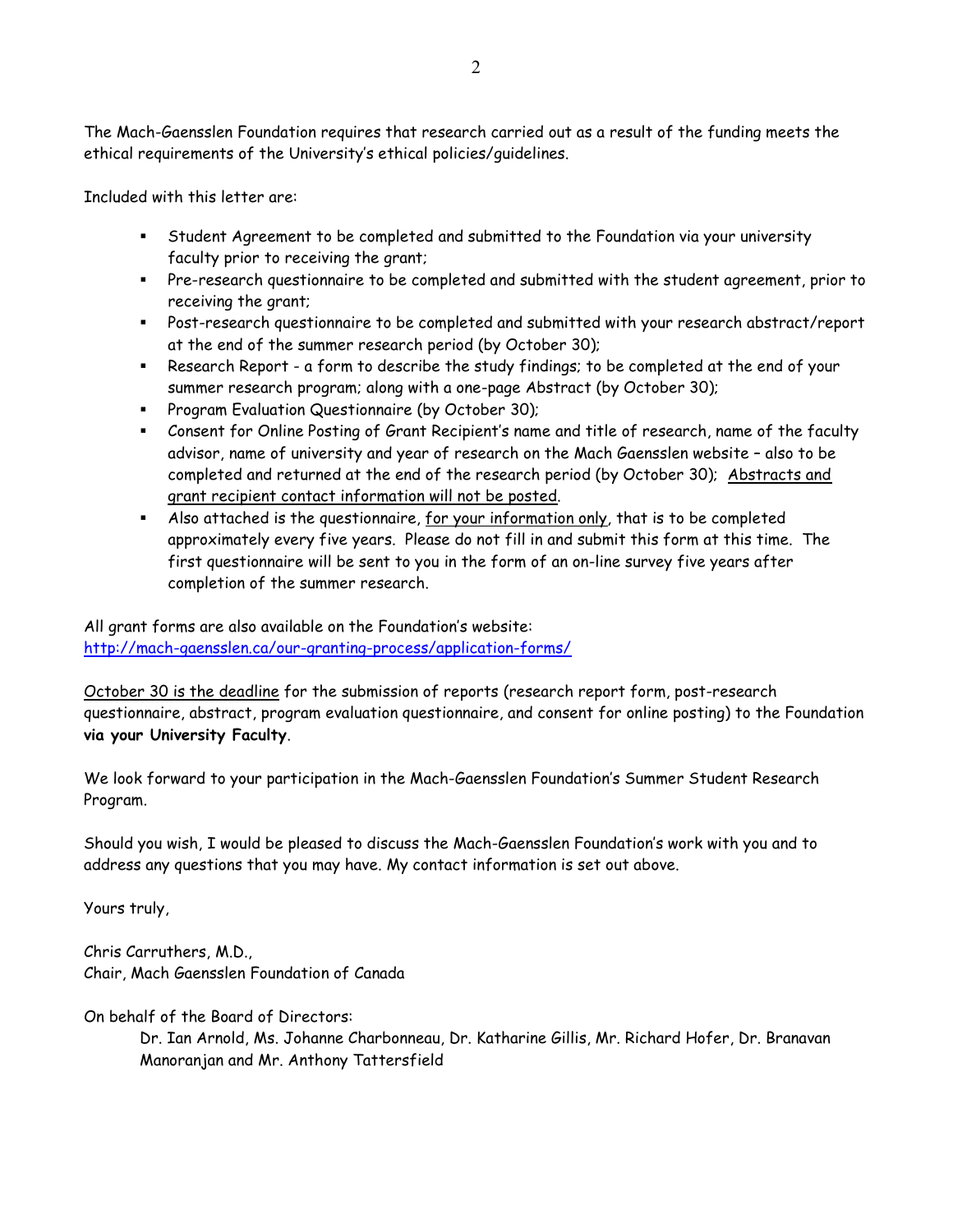*Encouraging Research in Cardiology, Oncology, and Psychiatry*

## This is an agreement is between the Mach-Gaensslen Foundation of Canada (Foundation)

And

### \_\_\_\_\_\_\_\_\_\_\_\_\_\_\_\_\_\_\_\_\_\_\_\_\_\_\_\_\_\_\_\_\_\_\_\_\_\_\_\_\_\_\_\_\_ (Grant Recipient)

that sets out reciprocal obligations between ourselves. The Foundation will provide the Grant Recipient

\$ \_\_\_\_\_\_\_\_\_\_\_\_\_\_ to perform research in some aspect of oncology, cardiology, or psychiatry in the

summer of \_\_\_\_\_\_\_\_\_\_\_\_\_\_\_\_\_\_\_\_\_\_\_. In return, the Grant Recipient will assist the Foundation to study

- (i) the effects of student participation in a summer research program on a student's medical career choice and
- (ii) participation in medical research throughout the student's career.

This summer student research grant assistance will be provided to those selected students who agree with completion of:

- a questionnaire before and after completion of the research project,
- a one-time program evaluation questionnaire,
- a consent to publish the student's name and research title on the Foundation's website,
- a research report and a Research Abstract (one-page) by October 30 in the year the research is carried out
- a follow-up questionnaire in the form of an on-line survey five years after completion of the summer student research until cessation of practice.

Copies of the forms and questionnaires are appended to this agreement. The Grant Recipient allows and instructs the University to provide future contact information (including e-mail address) to the Foundation for the purpose of obtaining information about ongoing professional research activities.

Any information the Grant Recipient provides will be treated as confidential. No personally identifiable data will ever be reported by the Foundation without the Grant Recipient's explicit consent.

The Grant Recipient also warrants that the research to be carried out as a result of this funding meets the ethical requirements of the Grant Recipient's University's ethical policies/guidelines.

| Dated at:               | this | day of  |  |
|-------------------------|------|---------|--|
| Grant Recipient         |      | Witness |  |
| Current e-mail address: |      |         |  |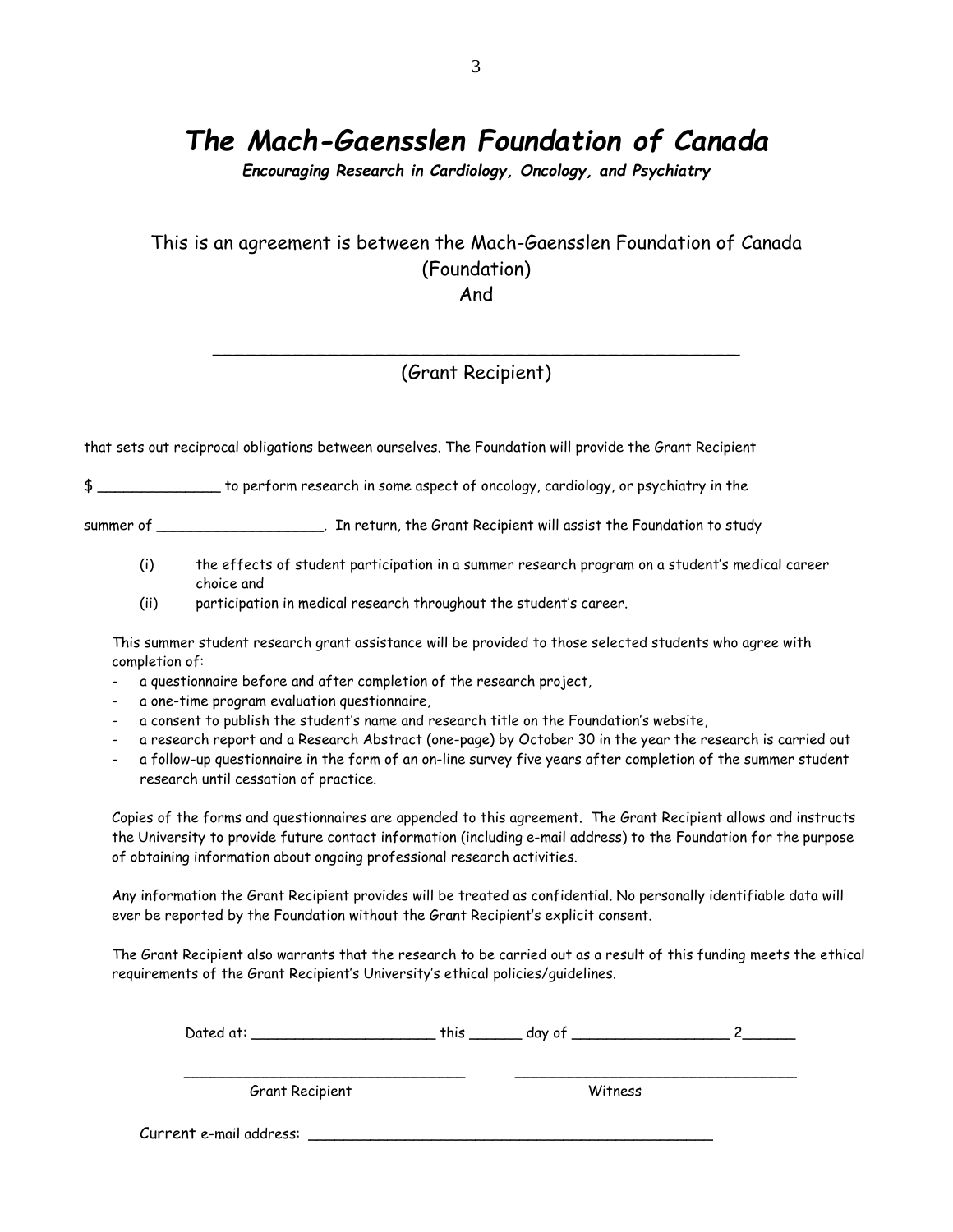*Encouraging Research in Cardiology, Oncology, and Psychiatry*

### **Summer Student Research Program PRE-Research Questionnaire - Date:**

(to be submitted with Agreement between Foundation and Student)

This questionnaire is designed to assist the Foundation with its ongoing evaluation of the Summer Student Research Program. The questionnaire is being used to measure the immediate impact of the program on your ideas and attitudes about research. You will be asked to complete this questionnaire at the beginning (return with your signed agreement) of your Summer Student Research Program experience.

!. Name: \_\_\_\_\_\_\_\_\_\_\_\_\_\_\_\_\_\_\_\_\_\_\_\_\_\_\_\_\_\_\_\_\_\_\_\_\_\_\_\_\_\_\_\_\_\_\_\_\_\_\_\_\_\_\_\_\_\_\_\_\_\_\_\_\_\_\_\_\_\_\_

- 2. Project Title: \_\_\_\_\_\_\_\_\_\_\_\_\_\_\_\_\_\_\_\_\_\_\_\_\_\_\_\_\_\_\_\_\_\_\_\_\_\_\_\_\_\_\_\_\_\_\_\_\_\_\_\_\_\_\_\_\_\_\_\_\_\_\_\_\_
- 3. University: \_\_\_\_\_\_\_\_\_\_\_\_\_\_\_\_\_\_\_\_\_\_\_\_\_\_\_\_\_\_\_\_\_\_\_\_\_\_\_\_\_\_\_\_\_\_\_\_\_\_\_\_\_\_\_\_\_\_\_\_\_\_\_\_\_\_\_
- 4. Faculty advisor: \_\_\_\_\_\_\_\_\_\_\_\_\_\_\_\_\_\_\_\_\_\_\_\_\_\_\_\_\_\_\_\_\_\_\_\_\_\_\_\_\_\_\_\_\_\_\_\_\_\_\_\_\_\_\_\_\_\_\_\_\_\_\_
- 5. Field of Research \_\_\_\_\_\_\_\_\_\_\_\_\_\_\_\_\_\_\_\_\_\_\_\_\_\_\_\_\_ (cardiology, oncology, psychiatry)

**Instructions:** Please answer all of the following questions. Where ranking is requested, use the suggested scale: 1 = lowest ranking descriptor to 5 = highest ranking descriptor.

| #              | Question                                                                                                                                                                                                     |                                                | Response       |                         |                            |   |
|----------------|--------------------------------------------------------------------------------------------------------------------------------------------------------------------------------------------------------------|------------------------------------------------|----------------|-------------------------|----------------------------|---|
| $\mathbf{1}$   | Have you ever done a defined research project (i.e. one that<br>includes hypothesis generation, hypothesis testing, evidence<br>gathering, analysis, and conclusions)?                                       |                                                |                |                         | $Yes \_\_\_$ No $\_\_\_\_$ |   |
| $\overline{c}$ | If "Yes", was this a study in a medically related discipline?                                                                                                                                                | $Yes$ $\longrightarrow$ $No$ $\longrightarrow$ |                |                         |                            |   |
| 3              | To what extent do you feel that the topic chosen for this<br>Summer Student Research Program would be of particular<br>interest to you, on an ongoing basis?                                                 | 1                                              | $\mathcal{P}$  | $\overline{\mathbf{3}}$ | 4                          | 5 |
| 4              | To what degree do you believe that carrying out medical<br>research is an important part of a medical student's overall<br>training?                                                                         | 1                                              |                | $2 \quad 3$             | 4                          | 5 |
| 5              | To what extent do you believe that a summer student<br>research project can lead to significant findings relevant to<br>the field of study                                                                   |                                                | $\overline{c}$ | $\overline{\mathbf{3}}$ | 4                          | 5 |
| 6              | To what extent are you interested in medical research as a<br>full time career choice?                                                                                                                       | 1                                              | $\overline{c}$ | $\mathbf{3}$            | 4                          | 5 |
| $\overline{7}$ | If you do not become a full time medical researcher, to what<br>extent do you believe that medical research (formal or<br>informal/action research) will be an ongoing part of your<br>practice of medicine? | 1                                              |                | $2 \quad 3 \quad 4$     |                            | 5 |

#### **Thank you very much for your participation!**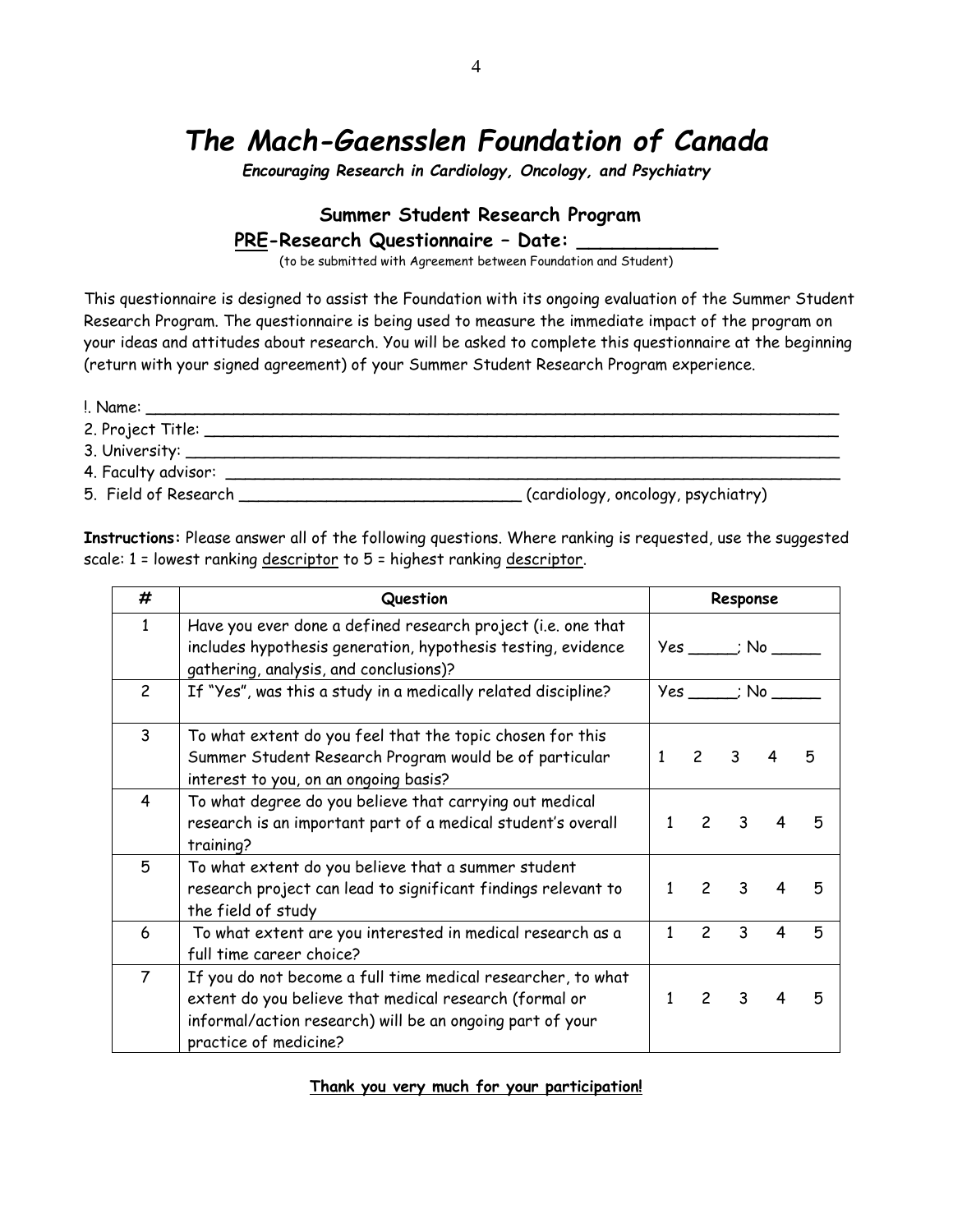*Encouraging Research in Cardiology, Oncology, and Psychiatry*

### **Summer Student Research Program POST-Research Questionnaire – Date: \_\_\_\_\_\_\_\_\_\_\_\_**

(to be submitted by October 30)

This questionnaire is designed to assist the Foundation with its ongoing evaluation of the Summer Student Research Program. The questionnaire is being used to measure the immediate impact of the program on your ideas and attitudes about research. You will be asked to complete this questionnaire at the end (return by October 30<sup>th</sup>) of your Summer Student Research Program experience.

!. Name: \_\_\_\_\_\_\_\_\_\_\_\_\_\_\_\_\_\_\_\_\_\_\_\_\_\_\_\_\_\_\_\_\_\_\_\_\_\_\_\_\_\_\_\_\_\_\_\_\_\_\_\_\_\_\_\_\_\_\_\_\_\_\_\_\_\_\_\_\_\_\_ 2. Project Title: \_\_\_\_\_\_\_\_\_\_\_\_\_\_\_\_\_\_\_\_\_\_\_\_\_\_\_\_\_\_\_\_\_\_\_\_\_\_\_\_\_\_\_\_\_\_\_\_\_\_\_\_\_\_\_\_\_\_\_\_\_\_\_\_\_ 3. University: \_\_\_\_\_\_\_\_\_\_\_\_\_\_\_\_\_\_\_\_\_\_\_\_\_\_\_\_\_\_\_\_\_\_\_\_\_\_\_\_\_\_\_\_\_\_\_\_\_\_\_\_\_\_\_\_\_\_\_\_\_\_\_\_\_\_\_ 4. Faculty advisor: \_\_\_\_\_\_\_\_\_\_\_\_\_\_\_\_\_\_\_\_\_\_\_\_\_\_\_\_\_\_\_\_\_\_\_\_\_\_\_\_\_\_\_\_\_\_\_\_\_\_\_\_\_\_\_\_\_\_\_\_\_\_\_ 5. Field of Research \_\_\_\_\_\_\_\_\_\_\_\_\_\_\_\_\_\_\_\_\_\_\_\_\_\_\_\_\_ (cardiology, oncology, psychiatry)

**Instructions:** Please answer all of the following questions. Where ranking is requested, use the suggested scale: 1 = lowest ranking descriptor to 5 = highest ranking descriptor.

| #              | Question                                                                                                                                                                                                     | Response   |                            |                         |                |   |
|----------------|--------------------------------------------------------------------------------------------------------------------------------------------------------------------------------------------------------------|------------|----------------------------|-------------------------|----------------|---|
| $\mathbf{1}$   | Have you ever done a defined research project (i.e. one that<br>includes hypothesis generation, hypothesis testing, evidence<br>gathering, analysis, and conclusions)?                                       |            | $Yes$ $\longrightarrow$ No |                         |                |   |
| $\overline{c}$ | If "Yes", was this a study in a medically related discipline?                                                                                                                                                | $Yes$ ; No |                            |                         |                |   |
| 3              | To what extent do you feel that the topic chosen for this<br>Summer Student Research Program would be of particular<br>interest to you, on an ongoing basis?                                                 | 1          | $\mathcal{P}$              | $\overline{\mathbf{3}}$ | 4              | 5 |
| 4              | To what degree do you believe that carrying out medical<br>research is an important part of a medical student's overall<br>training?                                                                         |            | $\mathcal{P}$              | $\overline{\mathbf{3}}$ | 4              | 5 |
| 5              | To what extent do you believe that a summer student<br>research project can lead to significant findings relevant to<br>the field of study?                                                                  | 1          | $\overline{\phantom{0}}$   | 3                       | $\overline{4}$ | 5 |
| 6              | To what extent are you interested in medical research as a<br>full time career choice?                                                                                                                       | 1          | $\overline{c}$             | 3                       | 4              | 5 |
| $\overline{7}$ | If you do not become a full time medical researcher, to what<br>extent do you believe that medical research (formal or<br>informal/action research) will be an ongoing part of your<br>practice of medicine? |            |                            | $2 \quad 3$             | $\overline{4}$ | 5 |

**Thank you very much for your participation!**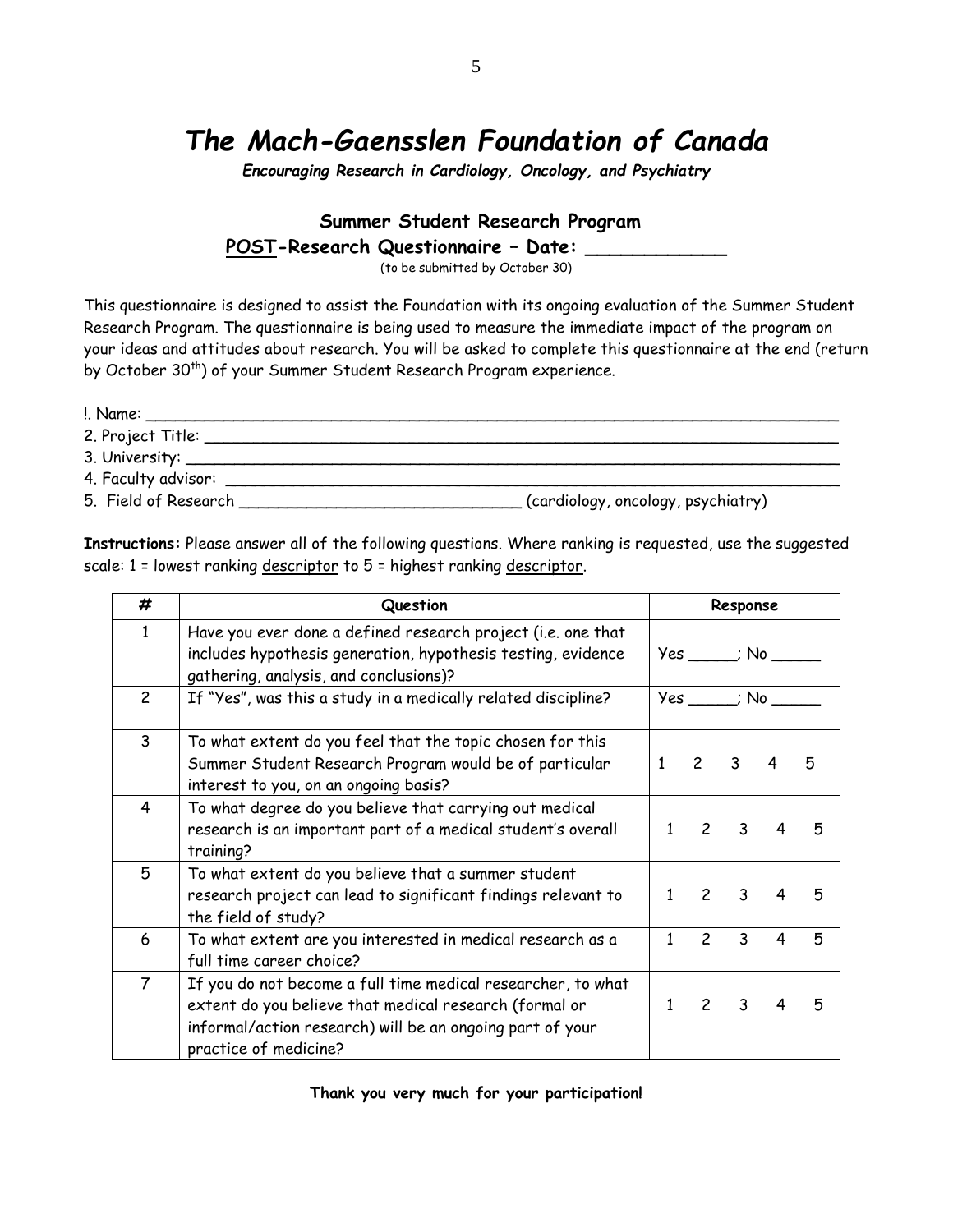*Encouraging Research in Cardiology, Oncology, and Psychiatry*

### **Summer Student Research Program - Research Report**

(to be submitted by October 30)

This report form is designed to assist the Foundation with its ongoing evaluation of the summer student research program. The Foundation is interested in your research project, carried out as a Grant Recipient. Please complete the following questionnaire and return it, along with a copy of the abstract (1 page) of your research project. These documents must be received by October 30, of the year of the grant.

- $\blacksquare$  Name:
- 2. University: \_\_\_\_\_\_\_\_\_\_\_\_\_\_\_\_\_\_\_\_\_\_\_\_\_\_\_\_\_\_\_\_\_\_\_\_\_\_\_\_
- 3. Faculty advisor: \_\_\_\_\_\_\_\_\_\_\_\_\_\_\_\_\_\_\_\_\_\_\_\_\_\_\_\_\_\_\_\_\_\_\_\_

**Instructions:** with respect to your project, please complete the following fields to provide us with some basic information on your research activities.

| #              | <b>Item</b>                                                     | Description |
|----------------|-----------------------------------------------------------------|-------------|
| $\mathbf{1}$   | Project title                                                   |             |
| $\overline{c}$ | Type of research study -<br>qualitative or quantitative         |             |
| 3              | Hypothesis - basis of<br>research                               |             |
| 4              | Brief overview of your<br>methodology                           |             |
| 5              | Key findings/outcomes from<br>your study                        |             |
| 6              | Will this study generate<br>further research?                   |             |
| $\overline{7}$ | Will the results be<br>published in a peer reviewed<br>journal? |             |

#### **Please attach a copy of your Research Project Abstract**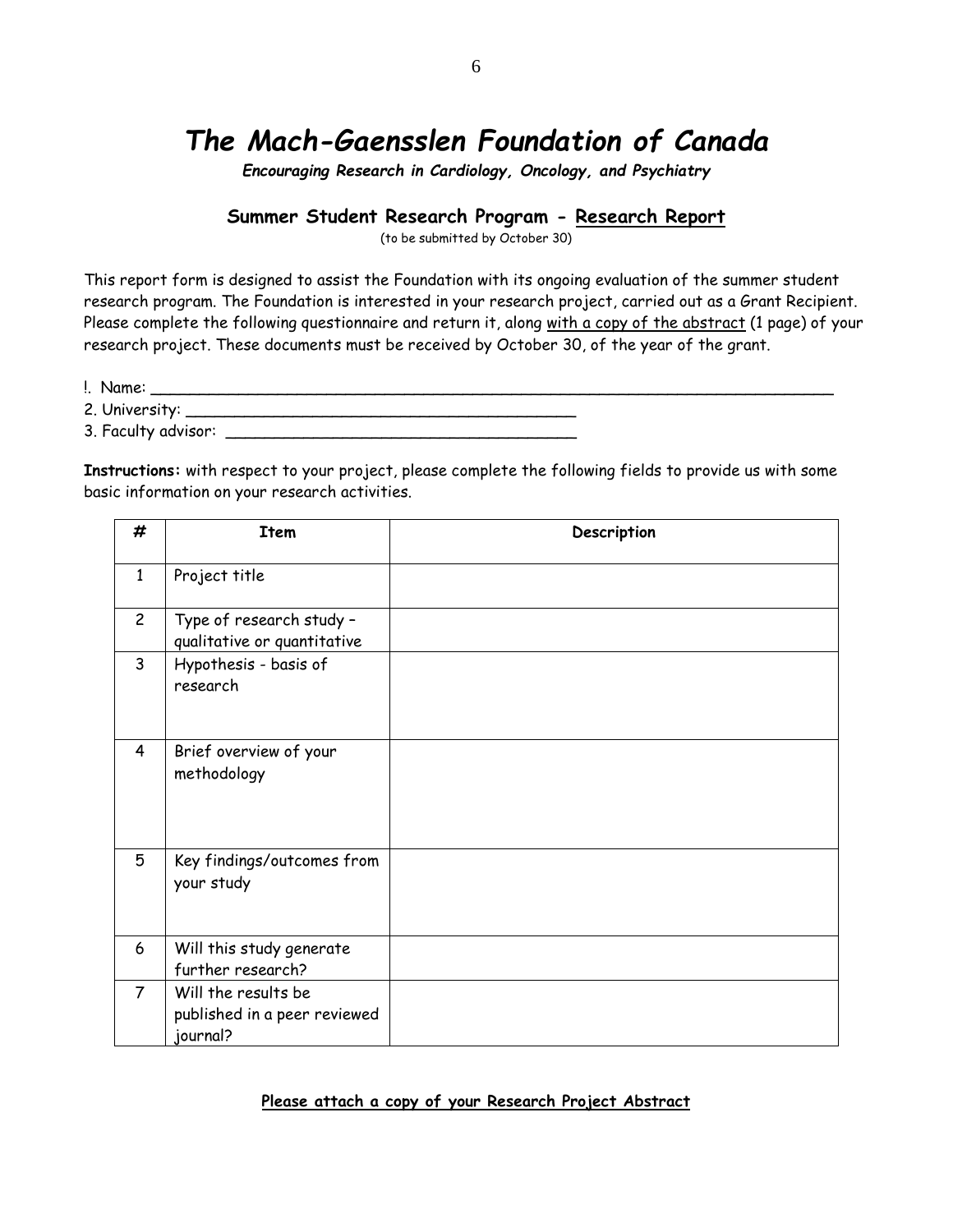*Encouraging Research in Cardiology, Oncology, and Psychiatry*

### **Summer Student Research Program**

#### **Evaluation Questionnaire**

(to be submitted by October 30)

Name: **Name:** 2008. And 2008. A state of the state of the state of the state of the state of the state of the state of the state of the state of the state of the state of the state of the state of the state of the state of

We are very interested in your evaluation of the Summer Student Research Program for which you have received a grant from the Mach-Gaensslen Foundation. We would greatly appreciate you taking the time to carefully considering the following questionnaire. We have designed the questionnaire to take a minimum amount of your time. The Evaluation Questionnaire is being used to measure the immediate impact of the program on your ideas and attitudes about research. This questionnaire is anonymous and the results will be considered in aggregate form only.

Please indicate your responses clearly. Where a scale of 1 to 5 is indicated, number 1 represents the lowest rating or "strongly disagree", and number 5 represents the highest rating or "strongly agree":

| #              | Question                                                                                                                                                   | Response     |                |                |   |   |
|----------------|------------------------------------------------------------------------------------------------------------------------------------------------------------|--------------|----------------|----------------|---|---|
| $\mathbf{1}$   | What was the discipline of your research study?<br>(1) Cardiology (2) Oncology (3) Psychiatry                                                              |              | 1              | $\overline{c}$ | 3 |   |
| $\overline{c}$ | The Mach-Gaensslen Foundation provided appropriate<br>information on the foundation, its goals and objectives for this<br>Summer Student Research Program. | 1            | $\overline{c}$ | 3              | 4 | 5 |
| $\overline{3}$ | The Student Research Program agreement was clear in the<br>description of the granting criteria and student requirements.                                  | 1            | $\overline{c}$ | 3              | 4 | 5 |
| 4              | The summer timeframe was sufficient to enable me to complete<br>my research project.                                                                       | 1            | $\overline{c}$ | 3              | 4 | 5 |
| 5              | The Mach-Gaensslen Foundation grant was critical to my personal<br>learning objectives in medicine and in research.                                        | $\mathbf{1}$ | $\overline{c}$ | 3              | 4 | 5 |
| 6              | The amount (i.e. dollar value) of the Mach-Gaensslen Foundation<br>grant was appropriate.                                                                  | 1            | $\overline{c}$ | 3              | 4 | 5 |
| $\overline{7}$ | I consider this Summer Student Research Program to be of<br>great value to me, as a medical student.                                                       | $\mathbf{1}$ | $\overline{c}$ | 3              | 4 | 5 |
| 8              | Without the Mach-Gaensslen Foundation research grant, I would<br>not have been able to participate in a summer medical research<br>project.                | $\mathbf{1}$ | $\mathfrak{p}$ | 3              | 4 | 5 |
| 9              | I would highly recommend the Mach-Gaensslen Foundation<br>Summer Student Research Program to other medical students.                                       | 1            | $\mathcal{P}$  | 3              | 4 | 5 |

**Thank you very much for your participation!**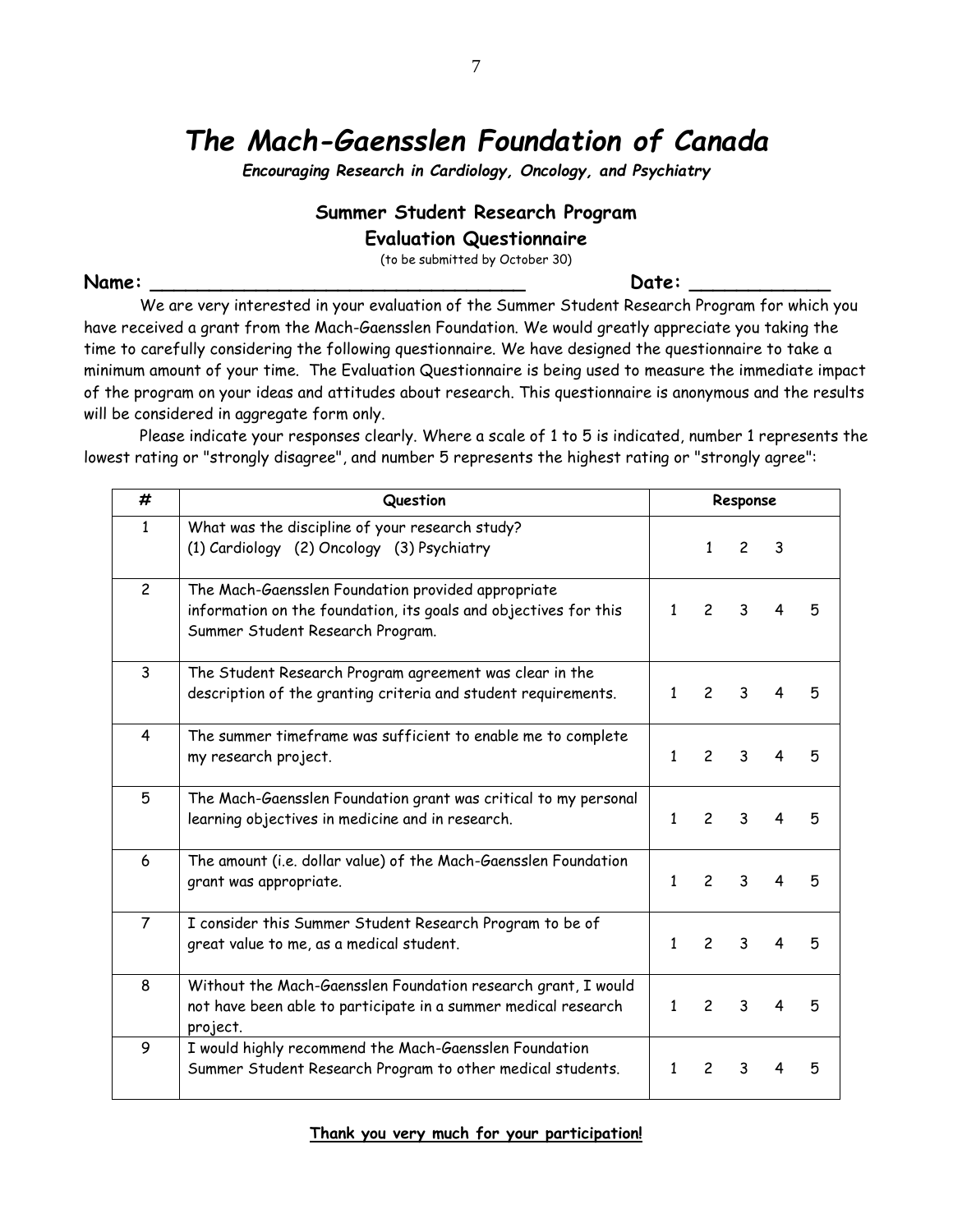*Encouraging Research in Cardiology, Oncology, and Psychiatry*

### **Summer Student Research Program**

### **Consent for On-line Posting**

(to be submitted by October 30)

| $We, \_$<br>the control of the control of the control of the control of the control of the control of                                     | (name of Grant Recipient) and                                                                                                                                                                                               |  |  |
|-------------------------------------------------------------------------------------------------------------------------------------------|-----------------------------------------------------------------------------------------------------------------------------------------------------------------------------------------------------------------------------|--|--|
|                                                                                                                                           | _____ (name of Faculty Advisor) by signing below,                                                                                                                                                                           |  |  |
| hereby consent to the posting on the Mach-Gaensslen Foundation of Canada website of the following<br>information only:                    |                                                                                                                                                                                                                             |  |  |
| The name of the Grant Recipient                                                                                                           |                                                                                                                                                                                                                             |  |  |
| - The name of the Faculty Advisor                                                                                                         |                                                                                                                                                                                                                             |  |  |
| The name of the University where the Faculty Advisor is employed<br>The title and year of the Grant Recipient's research<br>$\frac{1}{2}$ |                                                                                                                                                                                                                             |  |  |
| Research Program participation agreement with the Mach-Gaensslen Foundation.                                                              |                                                                                                                                                                                                                             |  |  |
|                                                                                                                                           | If the student is not at the same University as the Faculty Advisor, then the student's university will also<br>have to provide an appropriate authorization on the line entitled "Additional authorization when required". |  |  |
|                                                                                                                                           |                                                                                                                                                                                                                             |  |  |
| Grant Recipient                                                                                                                           | Witness                                                                                                                                                                                                                     |  |  |
| Faculty Advisor/University                                                                                                                | Witness                                                                                                                                                                                                                     |  |  |
| Additional authorization when required:                                                                                                   |                                                                                                                                                                                                                             |  |  |
| Authorized Faculty member/University                                                                                                      | Witness                                                                                                                                                                                                                     |  |  |
|                                                                                                                                           |                                                                                                                                                                                                                             |  |  |